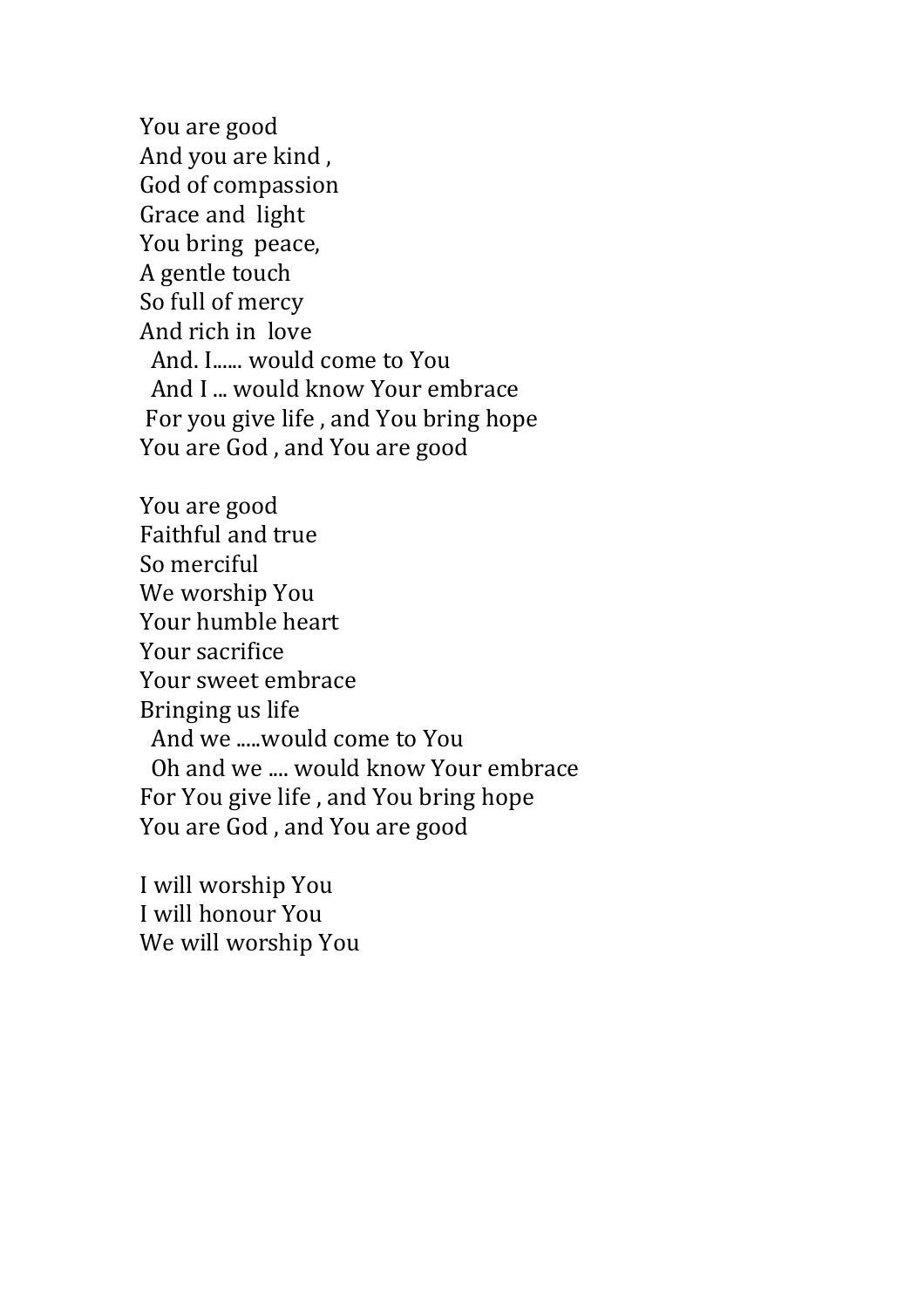Wonderful Saviour Glorious Lord<br>Alpha Omega the Living Word Bright Morning Star<br>My sun and shield

the Living Word<br>the Prince of Peace my Righteousness

*And I will worship Your name And I will lift Your name on high And I will worship Your name Beautiful name, Jesus*

| Lion of Judah      | sweet Lamb of God |
|--------------------|-------------------|
| The first and last | great Counsellor  |
| Word of the Father | Eternal One       |
| Christ the Messiah | the Chosen one    |
|                    |                   |

Offspring of David the Holy on<br>The Rock of Ages God's only Son The Rock of Ages

Blessed Redeemer King of all Kings<br>
Rule of Nations Heir of all things Heir of all things<br>the Holy one

John 2001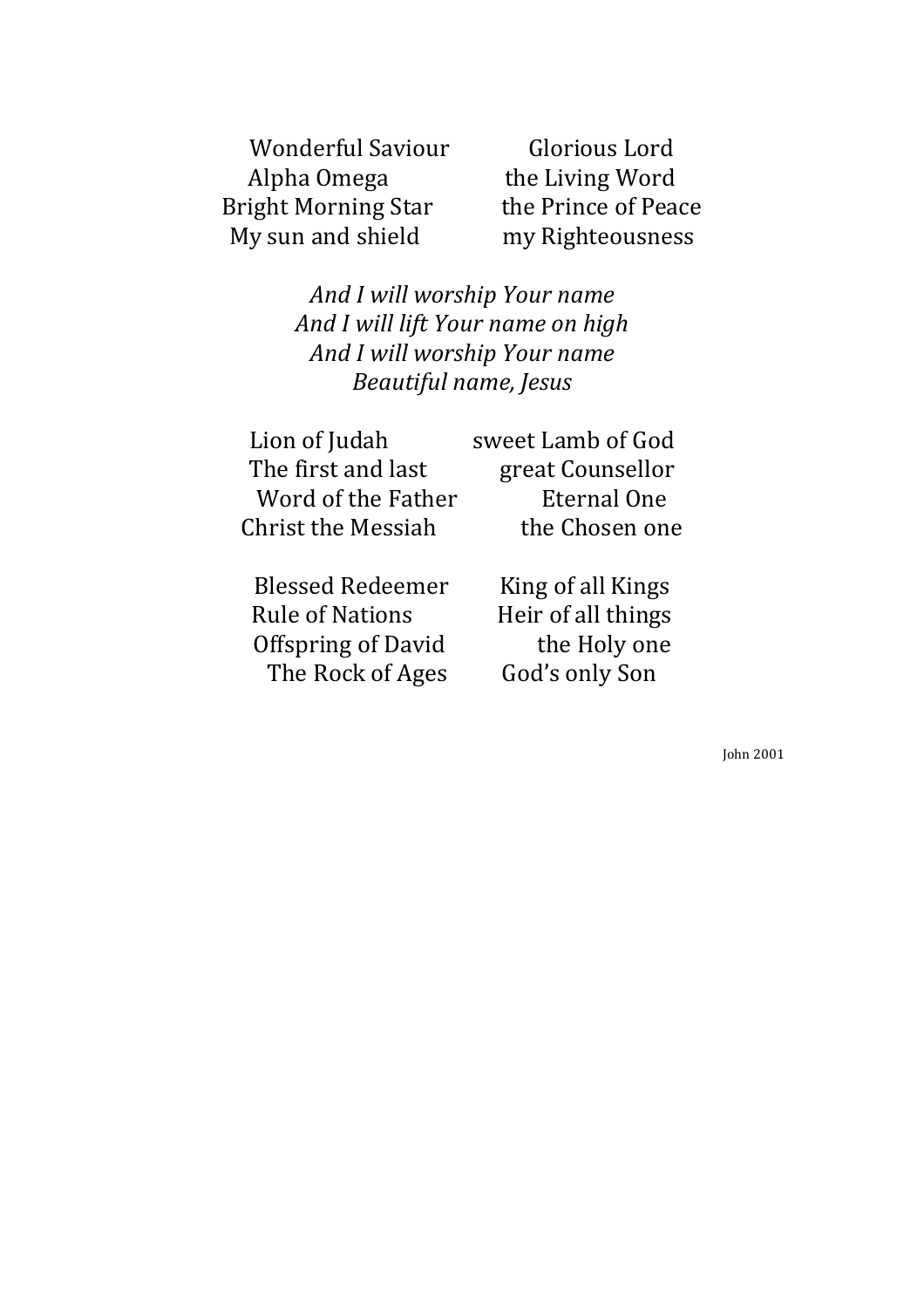Who can I turn to Who do I know Who is there like you No-one

Where can I run to Where can I go Where find some comfort Nowhere

What can satisfy What else fulfil What can replace you Nothing

So why do I look there Why do I turn Why do I go there Don't know

There is no one like you Father No one else I know Nowhere else can I find comfort There is nowhere else to go

So I'm running to your arms See you face-to-face I'm running home to you Rest in Your embrace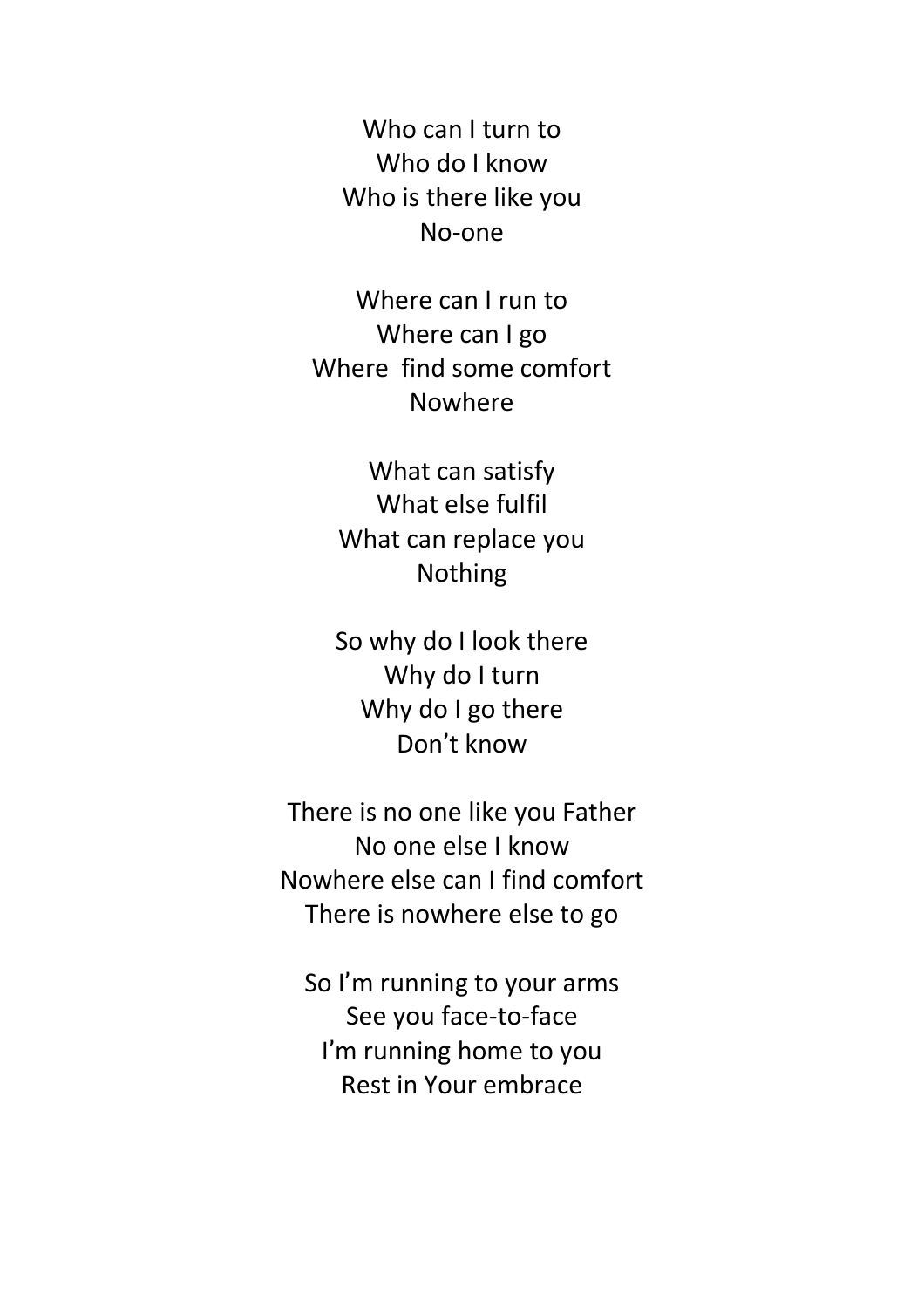You will never ever leave me Or abandon or forsake You're dependable and faithful Keep the promises You make

I am your child

And you are always slow to anger Full of kindness full of grace Showing mercy and forgiveness ..... Love shining from Your face

And you will always be there for me To protect me and defend Never judge me or reject me point the finger or condemn

> I am Your child And You are always .... Good

And You wrap Your arms around me You are strong and you are safe Full of goodness and compassion I run to your embrace

> And I will run to you I will dance with you I will walk with you For I am your child I will laugh with you I will stay with you I will talk with You For You are my father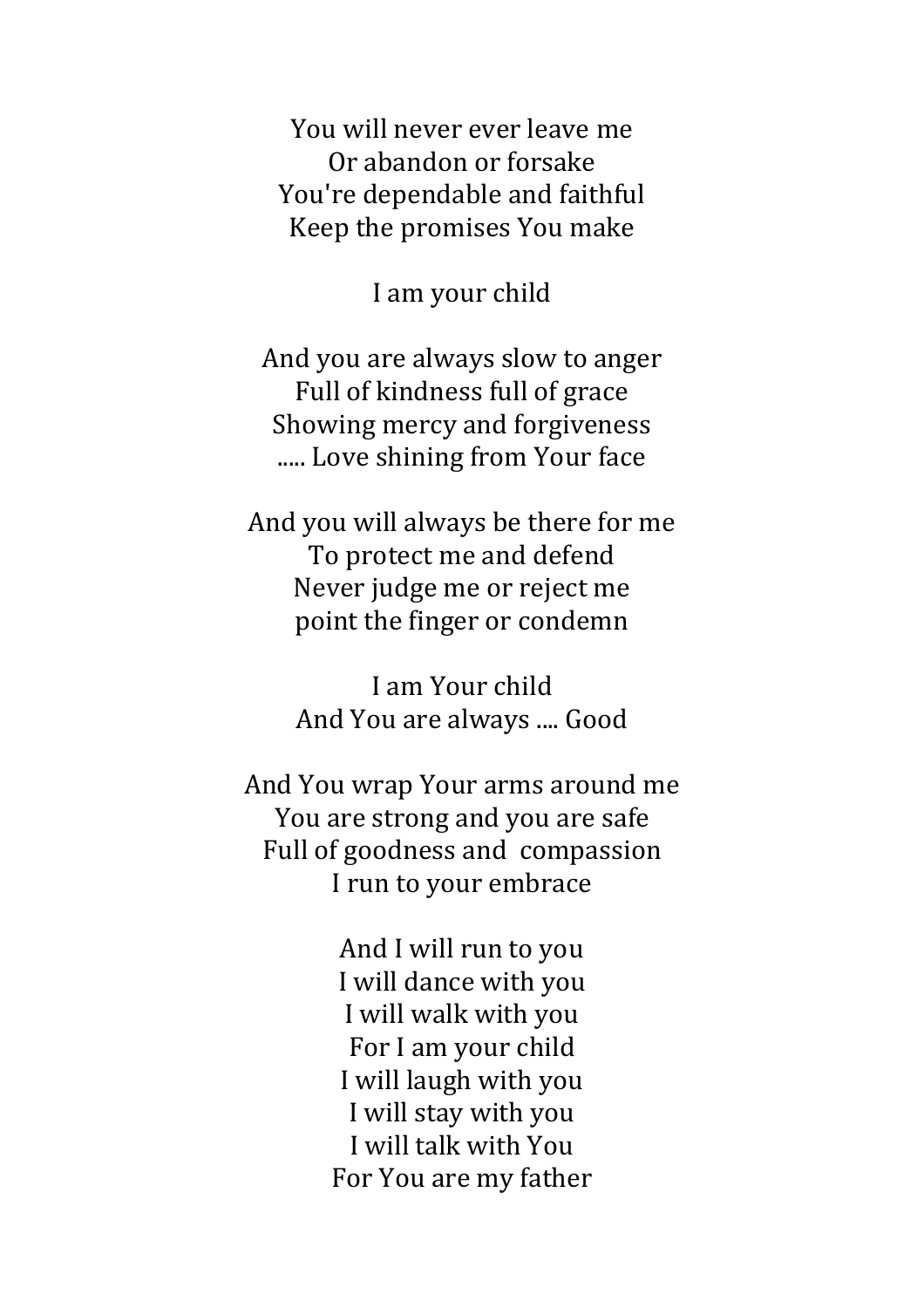If I could touch the hem of His garment And disappear unnoticed in the crowd Turn back 12 years of disappointment And get my healing from this Man of God This could be my day The day I've waited for When Jesus comes my way What am I waiting for

They drag me to the place of condemnation The guilty one exposed for all to see Caught in the act of degradation What will this Jesus say to me But when He looked my way And said 'I don't condemn ' Gave His lfe for mine Who is this Man

 *And I did not count on this The love shining from His face Burning through my pain Deep inside*

I came prepared to pour my love out on Him Whatever people say or think of me He's different from all other men that I've known He honoured and restored my dignity He received my love While others scoffed at me He could read my heart

How...... can this be

*And I did not count on this ............*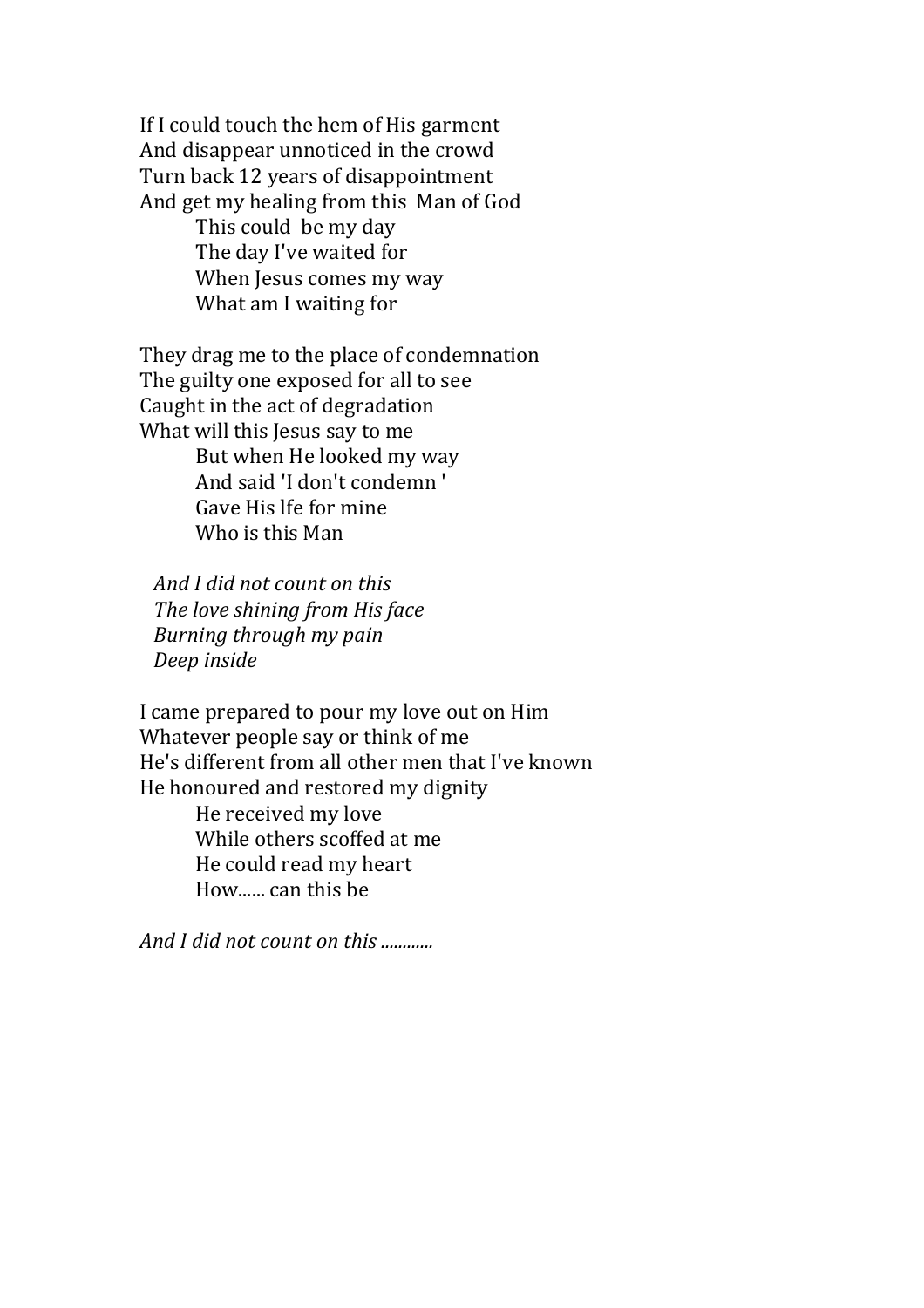| just muffled tears   |
|----------------------|
| just shadowed fear   |
| just crown of thorns |
| just mocking scorn   |
|                      |

| No loud applause just shouts and bays |
|---------------------------------------|
| No morning crowds to line the way     |
| just naked shame                      |
| just curse and blame                  |
|                                       |

| No tributes here       | just King of the Jews |
|------------------------|-----------------------|
| No God save the King   | just shouts of abuse  |
| No candle in the wind  | just darkened skies   |
| No homage to the truth | just hate and lies    |

This is my Lord This is my friend This is my love Jesus my friend

*No need to make a song and dance No need for pomp and circumstance No need to cause yourselves the pain You'll see me again*